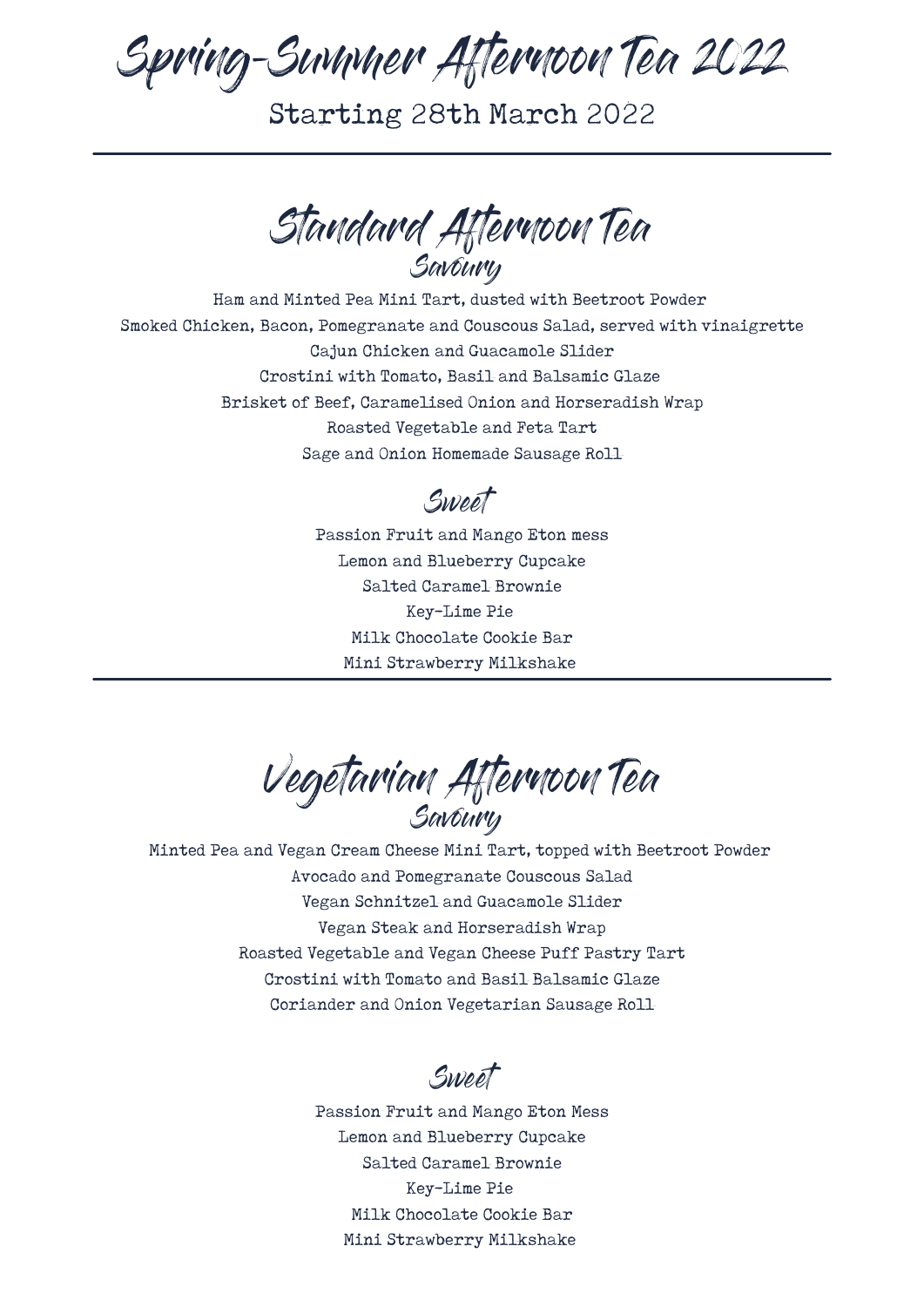## Spring Summer Afternoon Tea 2022 Starting 28th March 2022

Vegan Afternoon Tea Savoury

Minted Pea and Vegan Cream Cheese Mini Tart, topped with Beetroot Powder Avocado and Pomegranate Couscous Salad Vegan Schnitzel and Guacamole Slider Vegan Steak and Horseradish Wrap Roasted Vegetable and Vegan Cheese Puff Pastry Tart Crostini with Tomato and Basil Balsamic Glaze Coriander and Onion Vegetarian Sausage Roll

Sweet

Lemon and Blueberry Cupcake Cherry Bakewell Loaf Lotus Biscoff Brookie Chocolate Orange Tarts Mango Sorbet Mini Soya Strawberry Milkshake

Gluten Free Afternoon Tea Savoury

Ham and Minted pea Mini Tart, dusted with Beetroot Powder Smoked Chicken, Bacon, Pomegranate and Rice Salad Cajun Chicken and Guacamole GF Roll Tomato and Mozzarella Crostini topped with Basil Brisket of Beef and Horseradish Wrap Roasted Vegetable and Feta Tart Sage and Onion Homemade Sausage Roll

Sweet

Passion Fruit and Mango Eton Mess Lemon and Blueberry Cupcake Salted Caramel Brownie Key-Lime Pie Cherry Bakewell Loaf Mini Strawberry Milkshake